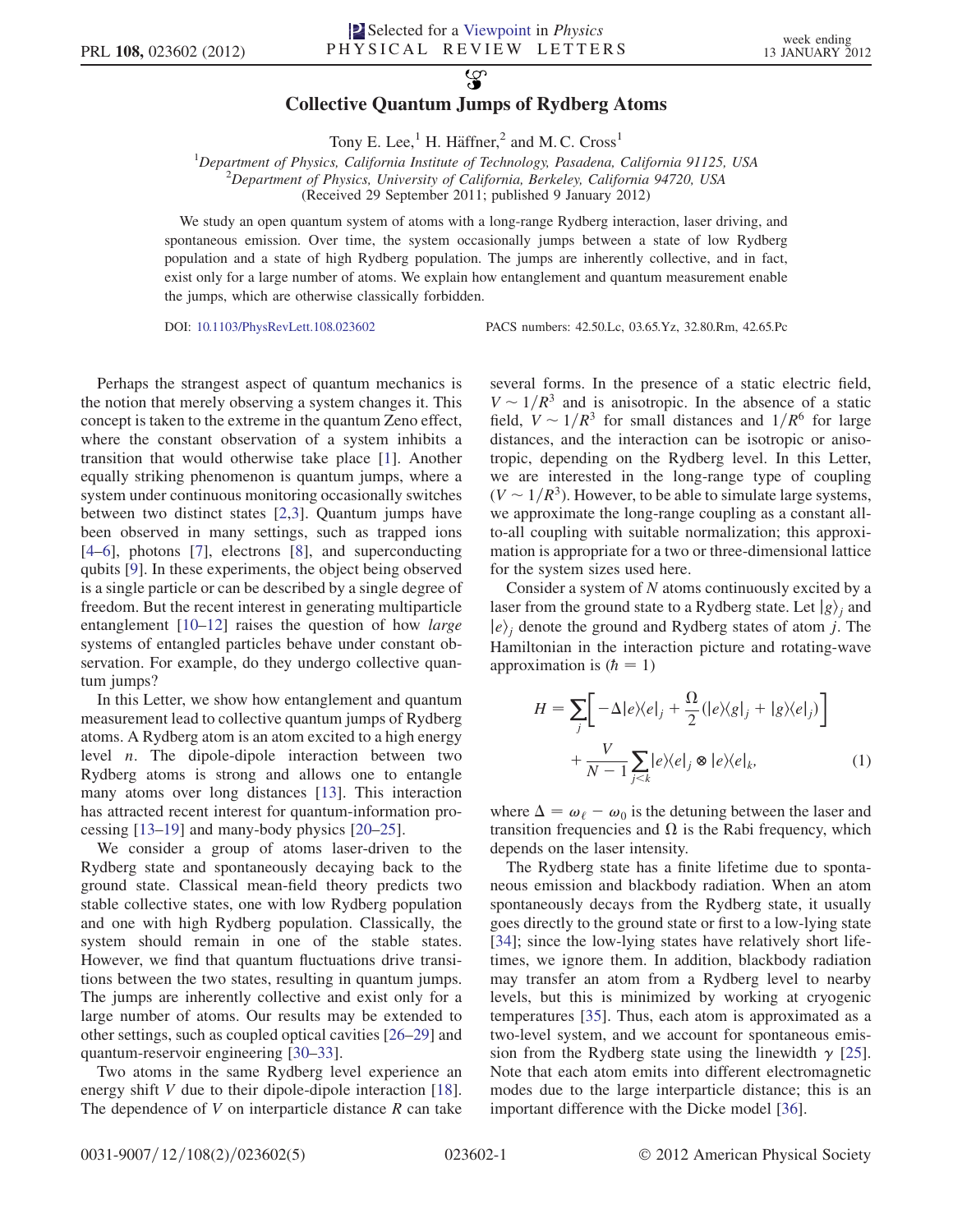The environment absorbs all the spontaneously emitted photons, so the atoms are continuously monitored by the environment. We are interested in the temporal properties of the emitted photons. There are two equivalent ways to study such an open quantum system. The first is the master equation, which describes how the density matrix of the atoms,  $\rho$ , evolves in time:

$$
\dot{\rho} = -i[H, \rho] + \gamma \sum_{j} \left( -\frac{1}{2} \{ |e \rangle \langle e|_{j}, \rho \} + |g \rangle \langle e|_{j} \rho |e \rangle \langle g|_{j} \right).
$$
\n(2)

A master equation of this form has a unique steady-state solution [\[37\]](#page-4-11),  $\rho_{ss}$ , which can be found numerically by<br>Runge-Kutta integration. The integration can be vastly Runge-Kutta integration. The integration can be vastly sped up by utilizing the fact that the atoms are symmetric under interchange due to all-to-all coupling; the complexity is then  $O(N^3)$  instead of  $O(4^N)$ . Using  $\rho_{ss}$ , one can calculate the statistics of the emitted light. In particular, the calculate the statistics of the emitted light. In particular, the correlation of photons emitted by two different atoms is  $g_{ij}^{(2)} = \langle E_i E_j \rangle / \langle E_i \rangle \langle E_j \rangle$ , where  $E_i \equiv |e \rangle \langle e|_i$  [[38](#page-4-12)]. If  $g_{ij}^{(2)} > 1$ , the atoms tend to emit in unison (bunching); if  $g_{ij}^{(2)} < 1$ ,<br>they evoid emitting in unison (ortibunching) they avoid emitting in unison (antibunching).

The second approach is the method of quantum trajectories, which simulates how the wave function evolves in a single experiment [[39](#page-4-13)[–41\]](#page-4-14). In the simulation, the environment observes at every time step whether an atom has emitted a photon, and the wave function is updated accordingly; the crucial point is that even when no photon is detected, the wave function is still modified. The algorithm is as follows. Given the wave function  $|\psi(t)\rangle$ , one randomly decides whether an atom emits a photon in the time interval [t,  $t + \delta t$ ] based on its current Rydberg population. If atom  $j$  emits a photon, the wave function is collapsed:  $|\psi(t + \delta t)\rangle = |g\rangle\langle e|_i |\psi(t)\rangle$ . If no atoms emit a photon,  $|\psi(t + \delta t)\rangle = (1 - iH_{\text{eff}}\delta t)|\psi(t)\rangle$ , where<br>  $H_{\infty} = H - (i\gamma/2)\sum_{n} |\psi(t)|$ . After normalizing the wave  $H_{\text{eff}} = H - (i\gamma/2) \sum_j |e\rangle\langle e|_j$ . After normalizing the wave function, the process is repeated for the next time step. The non-Hermitian part of  $H_{\text{eff}}$  is a shortcut to account for the fact that the nondetection of a photon shifts the atoms toward the ground state [\[39](#page-4-13)[,40\]](#page-4-15).

These two approaches are related: the master equation describes an ensemble of many individual trajectories [\[39](#page-4-13)[,40\]](#page-4-15). Also,  $\rho_{ss}$  can be viewed as the ensemble of wave functions that a single trajectory explores over wave functions that a single trajectory explores over time. We use both approaches below, although quantum jumps are most clearly seen using quantum trajectories.

We first consider the case of  $N = 2$  atoms since it is instructive for larger N. Laser excitation and spontaneous emission distribute population throughout the Hilbert space,  $\{ |gg\rangle, |ge\rangle, |eg\rangle, |ee\rangle\}$ . When  $\Delta = 0$ ,  $|ee\rangle$  is uncoupled from the other states due to its energy shift, so there is little population in it [Fig.  $1(a)$ ]; this is the well-known blockade effect [\[13,](#page-3-10)[18\]](#page-4-7). But when  $\Delta \approx V/2$ , there is a resonant two-photon transition between  $|gg\rangle$  and



<span id="page-1-0"></span>FIG. 1 (color online). Two atoms. (a) When  $\Delta = 0$ ,  $|ee\rangle$  is uncoupled from the other states. (b) When  $\Delta = V/2$ , there is a resonant two-photon transition between  $|gg\rangle$  and  $|ee\rangle$ . (c) Quantum trajectory simulation with  $\Omega = 1.5\gamma$ ,  $\Delta = V/2 = 5\gamma$  showing Rydberg population of each atom over time. Atom  $5\gamma$ , showing Rydberg population of each atom over time. Atom 1 (solid blue line) emits at  $t = 14.4/\gamma$ , which causes  $\langle E_2 \rangle$ (dashed red line) to suddenly increase. Atom 2 then emits at  $t =$ 14.7/ $\gamma$ . When no photons have been emitted for a while, the wave function approaches a steady state.

 $|ee\rangle$ , so  $|ee\rangle$  becomes populated [Fig. [1\(b\)](#page-1-0)]. Using the master equation, one can calculate the photon correlation between the two atoms (Fig. [2](#page-1-1)). There is strong antibunching for  $\Delta \approx 0$  and strong bunching for  $\Delta \approx V/2$ , because a joint emission requires population in  $|ee\rangle$ . In the limit of small  $\Omega$ , the correlation is

$$
g_{12}^{(2)} = \frac{\gamma^2 + 4\Delta^2}{\gamma^2 + (V - 2\Delta)^2} + \frac{4V(V - 4\Delta)\Omega^2}{[\gamma^2 + (V - 2\Delta)^2]^2} + O(\Omega^4).
$$
\n(3)

Note that the correlation can be made arbitrarily large by setting  $\Omega \approx 0$ ,  $\Delta = V/2$ , and V large; this may be useful<br>as a heralded single-photon source [42] as a heralded single-photon source [\[42\]](#page-4-16).

Further insight is provided by quantum trajectories. An example trajectory for  $\Delta = V/2$  is shown in Fig. [1\(c\).](#page-1-0) The atoms emit photons at various times. When no photons have been emitted for a while, the wave function approaches an entangled steady state due to the balance of laser excitation and nonunitary decay from the nondetection of photons [[43](#page-4-17)]:

$$
|\psi\rangle_{ss} = c_1|gg\rangle + c_2|ge\rangle + c_3|eg\rangle + c_4|ee\rangle, \qquad (4)
$$

<span id="page-1-1"></span>

FIG. 2 (color online). Photon correlation for two atoms with  $V = 10\gamma$ . (a) Correlation vs  $\Delta$  for  $\Omega = 0.5\gamma$ . (b) Correlation as a function of  $\Omega$  and  $\Delta$  using color scheme on right.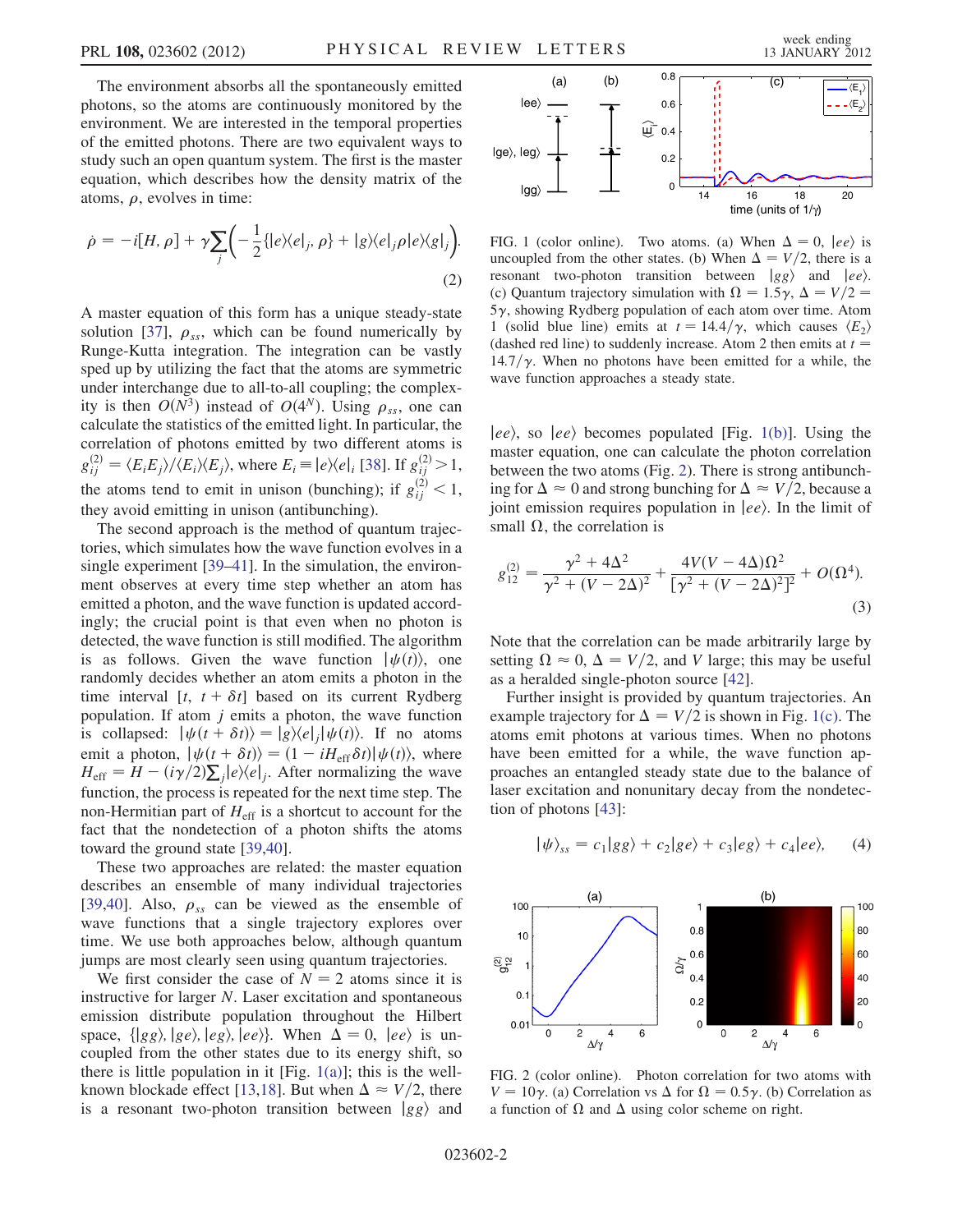

<span id="page-2-0"></span>FIG. 3 (color online). (a) Fixed points of mean-field model as function of detuning for  $\Omega = 1.5\gamma$  and  $V = 10\gamma$ . Stable (unstable) fixed points are denoted by solid (dashed) lines. (b) Mean-field bistable region (black) for  $V = 10\gamma$ . (c) Photon correlation  $g_{ij}^{(2)}$  for 16 atoms with same parameters as (b), using color scheme on right.

where the coefficients have constant magnitudes and their phases evolve with the same frequency (this is a periodic steady state). Because of the laser detuning,  $|c_1|^2$  is much<br>larger than  $|c_2|^2$   $|c_3|^2$   $|c_4|^2$  which are comparable to each larger than  $|c_2|^2$ ,  $|c_3|^2$ ,  $|c_4|^2$ , which are comparable to each other. Thus  $\langle F_1 \rangle$   $\langle F_2 \rangle \approx 0$  and the atoms are unlikely to other. Thus  $\langle E_1 \rangle$ ,  $\langle E_2 \rangle \approx 0$  and the atoms are unlikely to emit. But when atom 1 happens to emit, the wave function becomes

$$
|\psi\rangle = \frac{c_3|gg\rangle + c_4|ge\rangle}{|c_3|^2 + |c_4|^2}.
$$
 (5)

Now,  $\langle E_2 \rangle$  is large and atom 2 is likely to emit, which leads to photon bunching [Fig. [1\(c\)](#page-1-0)].

Then we consider the case of large N. We first review mean-field theory, since it is important for what follows [\[25](#page-4-2)[,44\]](#page-4-18). Mean-field theory is a classical approximation to the quantum model: correlations between atoms are ignored, and the density matrix factorizes by atom,  $\rho = \bigotimes_{j=1}^{N} \bar{\rho}$ , where  $\bar{\rho}$  evolves according to

$$
\dot{\bar{\rho}}_{ee} = -\Omega \,\mathrm{Im}\bar{\rho}_{eg} - \gamma \bar{\rho}_{ee},\tag{6}
$$

$$
\dot{\bar{\rho}}_{eg} = i(\Delta - V\bar{\rho}_{ee})\bar{\rho}_{eg} - \frac{\gamma}{2}\bar{\rho}_{eg} + i\Omega\left(\bar{\rho}_{ee} - \frac{1}{2}\right).
$$
 (7)

These are the optical Bloch equations for a two-level atom, except that the effective laser detuning is  $\Delta_{\text{eff}}$  =  $\Delta - V \bar{\rho}_{ee}$ . There are one or two stable fixed points, de-<br>pending on the parameters [Fig. 3(a)]. Classically, the pending on the parameters [Fig. [3\(a\)](#page-2-0)]. Classically, the system should go to a stable fixed point and stay there, since there are no other attracting solutions.

Now we consider the original quantum model for large N. Figure [4\(a\)](#page-2-1) shows a quantum trajectory for  $N = 16$  and plots the average Rydberg population of all the atoms,  $\langle E \rangle$ , where  $E = \sum_i E_i/N$ .  $\langle E \rangle$  appears to switch in time between<br>two values. In fact, these two values correspond to the two two values. In fact, these two values correspond to the two stable fixed points of mean-field theory for the chosen parameters. Thus, we find that the quantum model jumps between the two stable states of the classical model. When the parameters are such that mean-field theory is monostable,  $\langle E \rangle$  remains around one value and there are no jumps. Hence, the photons are bunched when mean-field theory is bistable, but are uncorrelated otherwise. This correspondence is evident in Fig. [3\(b\)](#page-2-0) and [3\(c\),](#page-2-0) with better agreement for larger N.

We call the two states in Fig. [4\(a\)](#page-2-1) the dark and bright states, since the one with lower  $\langle E \rangle$  has a lower emission rate. In the dark state, the wave function approaches a steady state,  $|\psi\rangle_{ss}$ , in between the sporadic emissions. This is due to the balance of laser excitation and nonunitary decay from the nondetection of photons, similar to the case of two atoms. In the bright state, the large Rydberg population brings the system effectively on resonance  $(\Delta_{\text{eff}} \approx 0)$ . The bright state sustains itself because an atom is quickly reexcited after emitting a photon.

Suppose the system is in the dark state. The steady-state wave function  $|\psi\rangle_{ss}$  is an entangled state of all the atoms with most population in  $|gg \dots g\rangle$ . Although  $\langle E \rangle$  is small, when an atom happens to emit a photon,  $\langle E \rangle$  increases due to the entangled form of  $|\psi\rangle_{ss}$ . In fact, if more atoms emit within a short amount of time,  $\langle E \rangle$  increases further [Fig. [5\(a\)](#page-3-11)]. When enough atoms have emitted such that  $\langle E \rangle$ is high, the system is in the bright state and sustains itself



<span id="page-2-1"></span>FIG. 4 (color online). Quantum trajectory of 16 atoms showing average Rydberg population over time with  $\Omega = 1.5\gamma$ ,  $V = 10\gamma$ ,  $\Lambda = 3.4\gamma$  (a) Quantum jumps between two metastable 10 $\gamma$ ,  $\Delta = 3.4\gamma$ . (a) Quantum jumps between two metastable collective states. Red arrows point at the stable fixed points of mean-field theory. (b) and (c) are zoomed-in views, and red lines mark photon emissions. (b) Rapid succession of emissions around  $t = 232/\gamma$  causes a jump up. (c) Absence of emissions around  $t = 313/\gamma$  causes a jump down.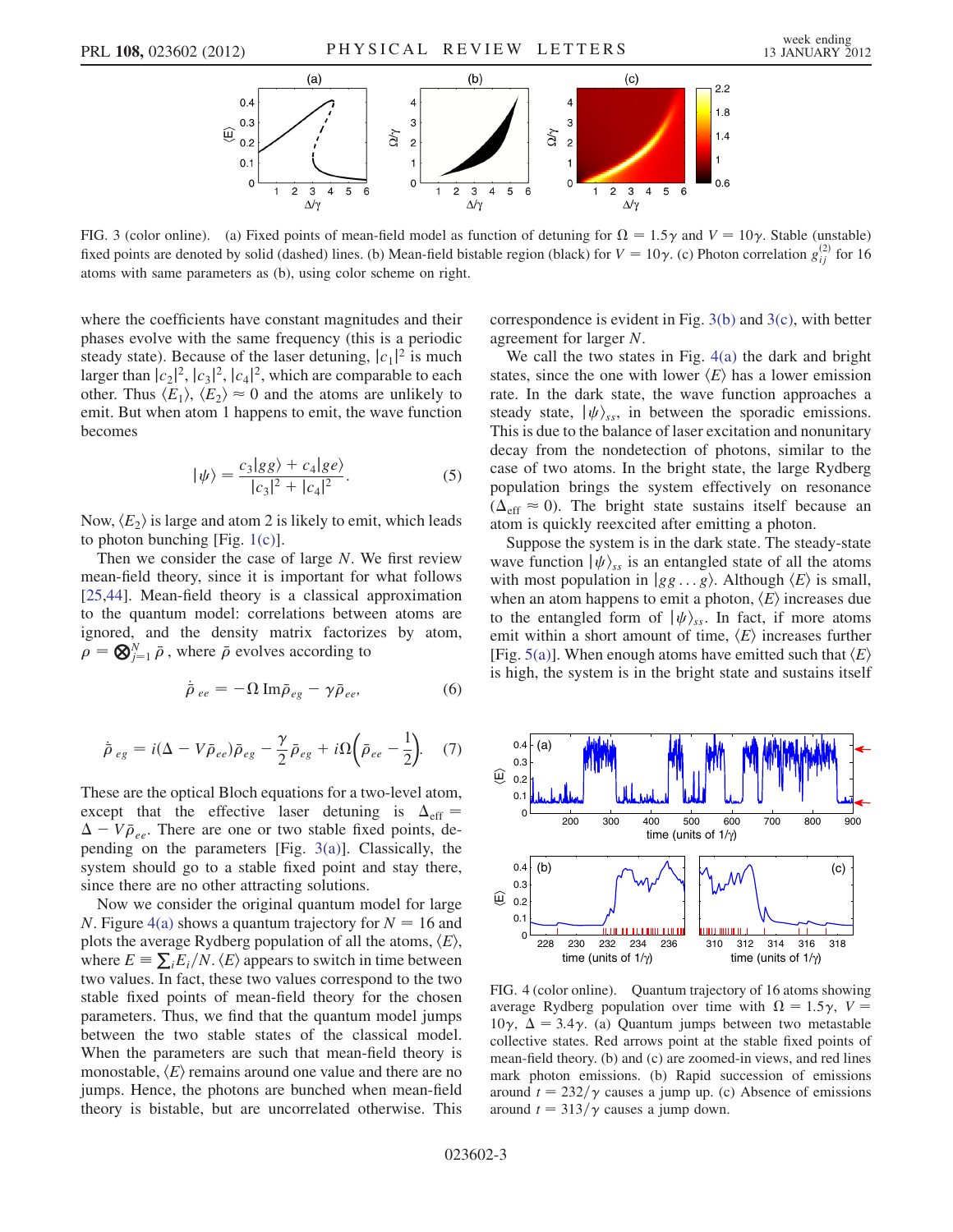

<span id="page-3-11"></span>FIG. 5 (color online). Statistics for  $\Omega = 1.5\gamma$ ,  $V = 10\gamma$ ,  $\Delta = 3.4\gamma$  comparing  $N = 4, 8, 16$ . (a) Rydberg population  $\langle E \rangle$  after a number of simultaneous emissions from the steady-state wave function  $|J/\rangle$  (b) Len number of simultaneous emissions from the steady-state wave function  $|\psi\rangle_{ss}$ . (b) Length distribution of bright periods (in units of  $1/\gamma$ ), using arbitrary threshold of  $\langle E \rangle = 0.2$  and sampling rate of  $10\gamma$ . (c) Distribution of  $\langle E \rangle$ . Red arrows point at stable fixed points of mean-field theory.

there  $[Fig. 4(b)]$  $[Fig. 4(b)]$  $[Fig. 4(b)]$ . If too few atoms emitted, the system quickly returns to  $|\psi\rangle_{ss}$ .

Then suppose the system is in the bright state. There are two ways to jump to the dark state: most of the atoms emit simultaneously or most of the atoms do not emit for a while (the nondetection of photons projects the atoms toward the ground state). For our parameters, simulations indicate that the latter is usually responsible for the jumps down [Fig. [4\(c\)\]](#page-2-1).

The jumps are inherently collective, since they result from joint emissions or joint nonemissions. As N increases, the dark and bright periods become longer and more distinct [Fig.  $5(b)$  and  $5(c)$ ]. This can be understood intuitively as follows. Suppose the system is in  $|\psi\rangle_{ss}$ . As N increases, the increment of  $\langle E \rangle$  per emission decreases [Fig.  $5(a)$ ]. Thus, for large N, a rapid succession of many emissions is necessary to jump to the bright state. Although the emission rate in the dark state increases with  $N$ , the rate of nonunitary decay in  $H_{\text{eff}}$  also increases with N. The result is that the probability rate of a jump up decreases. Then suppose the system is in the bright state. As N increases, a jump down requires more atoms to not emit in some time interval, so the probability rate of a jump down decreases.

These collective jumps are reminiscent of a familiar classical effect. It is well-known that adding thermal noise to a bistable classical system induces transitions between the two stable fixed points [\[45](#page-4-19)[,46\]](#page-4-20). In contrast, the jumps here are induced by *quantum* noise due to entanglement and quantum measurement. We note that the jumps may be the many-body version of quantum activation, in which quantum fluctuations drive transitions over a classical barrier [\[47,](#page-4-21)[48\]](#page-4-22).

Experimentally, the jumps may be observed in a 2D optical lattice of atoms with a static electric field normal to the plane for long-range Rydberg interaction. For example, two <sup>87</sup>Rb atoms in the  $|n = 15, q = 14, m = 0\rangle$ Rydberg state have a coupling of about 44 kHz at a distance of 13  $\mu$ m [\[14\]](#page-3-12), and the linewidth is  $\gamma/2\pi \approx$ 68 kHz at 0 K [\[35\]](#page-4-9). This corresponds to  $V \approx 10\gamma$  with  $N = 16$  atoms for the all-to-all model in Eq. [\(1\)](#page-0-0), which are the parameters used in our discussion. One could observe the jumps directly by monitoring the fluorescence from the atoms. Alternatively, one could make repeated projective measurements and thereby infer the existence of two metastable states from the distribution of  $\langle E \rangle$ .

Thus, atoms coupled through the Rydberg interaction exhibit collective quantum jumps. It would be interesting to see whether similar jumps appear in other settings, such as coupled optical cavities [\[26–](#page-4-3)[29](#page-4-4)] and quantum-reservoir engineering [\[30–](#page-4-5)[33](#page-4-6)]. In particular, since mean-field bistability seems to predict collective jumps in the underlying quantum model, one should look for bistability in the mean-field models of other systems [\[29](#page-4-4)[,31](#page-4-23)[,32\]](#page-4-24). Note that a single cavity already exhibits jumps [[49](#page-4-25),[50](#page-4-26)]. Finally, we mention that one can observe the conventional type of quantum jump in a three-level atom by using the Rydberg level as the metastable state [[2\]](#page-3-1). Then due to the Rydberg interaction, a jump in one atom will enhance or inhibit jumps in its neighbors. This may lead to interesting spatiotemporal dynamics.

We thank G. Refael, R. Lifshitz, J. Honer, and A. Gorshkov for useful discussions. This work was supported by NSF Grant No. DMR-1003337.

- <span id="page-3-1"></span><span id="page-3-0"></span>[1] W. M. Itano et al., Phys. Rev. A 41[, 2295 \(1990\).](http://dx.doi.org/10.1103/PhysRevA.41.2295)
- <span id="page-3-2"></span>[2] R. J. Cook and H. J. Kimble, [Phys. Rev. Lett.](http://dx.doi.org/10.1103/PhysRevLett.54.1023) 54, 1023 [\(1985\)](http://dx.doi.org/10.1103/PhysRevLett.54.1023).
- <span id="page-3-3"></span>[3] M. B. Plenio and P. L. Knight, [Rev. Mod. Phys.](http://dx.doi.org/10.1103/RevModPhys.70.101) **70**, 101 [\(1998\)](http://dx.doi.org/10.1103/RevModPhys.70.101).
- [4] W. Nagourney, J. Sandberg, and H. Dehmelt, [Phys. Rev.](http://dx.doi.org/10.1103/PhysRevLett.56.2797) Lett. 56[, 2797 \(1986\).](http://dx.doi.org/10.1103/PhysRevLett.56.2797)
- <span id="page-3-4"></span>[5] T. Sauter et al., [Phys. Rev. Lett.](http://dx.doi.org/10.1103/PhysRevLett.57.1696) 57, 1696 (1986).
- <span id="page-3-5"></span>[6] J. C. Bergquist et al., [Phys. Rev. Lett.](http://dx.doi.org/10.1103/PhysRevLett.57.1699) **57**, 1699 (1986).
- <span id="page-3-6"></span>[7] S. Gleyzes et al., [Nature \(London\)](http://dx.doi.org/10.1038/nature05589) 446, 297 (2007).
- <span id="page-3-7"></span>[8] A. N. Vamivakas et al., [Nature \(London\)](http://dx.doi.org/10.1038/nature09359) 467, 297 (2010).
- <span id="page-3-8"></span>[9] R. Vijay, D. H. Slichter, and I. Siddiqi, [Phys. Rev. Lett.](http://dx.doi.org/10.1103/PhysRevLett.106.110502) 106[, 110502 \(2011\)](http://dx.doi.org/10.1103/PhysRevLett.106.110502).
- [10] D. Leibfried et al., [Nature \(London\)](http://dx.doi.org/10.1038/nature04251) 438, 639 (2005).
- <span id="page-3-9"></span>[11] H. Häffner et al., [Nature \(London\)](http://dx.doi.org/10.1038/nature04279) 438, 643 (2005).
- <span id="page-3-10"></span>[12] T. Monz et al., Phys. Rev. Lett. **106**[, 130506 \(2011\)](http://dx.doi.org/10.1103/PhysRevLett.106.130506).
- <span id="page-3-12"></span>[13] M.D. Lukin et al., Phys. Rev. Lett. 87[, 037901 \(2001\)](http://dx.doi.org/10.1103/PhysRevLett.87.037901).
- [14] D. Jaksch et al., [Phys. Rev. Lett.](http://dx.doi.org/10.1103/PhysRevLett.85.2208) **85**, 2208 (2000).